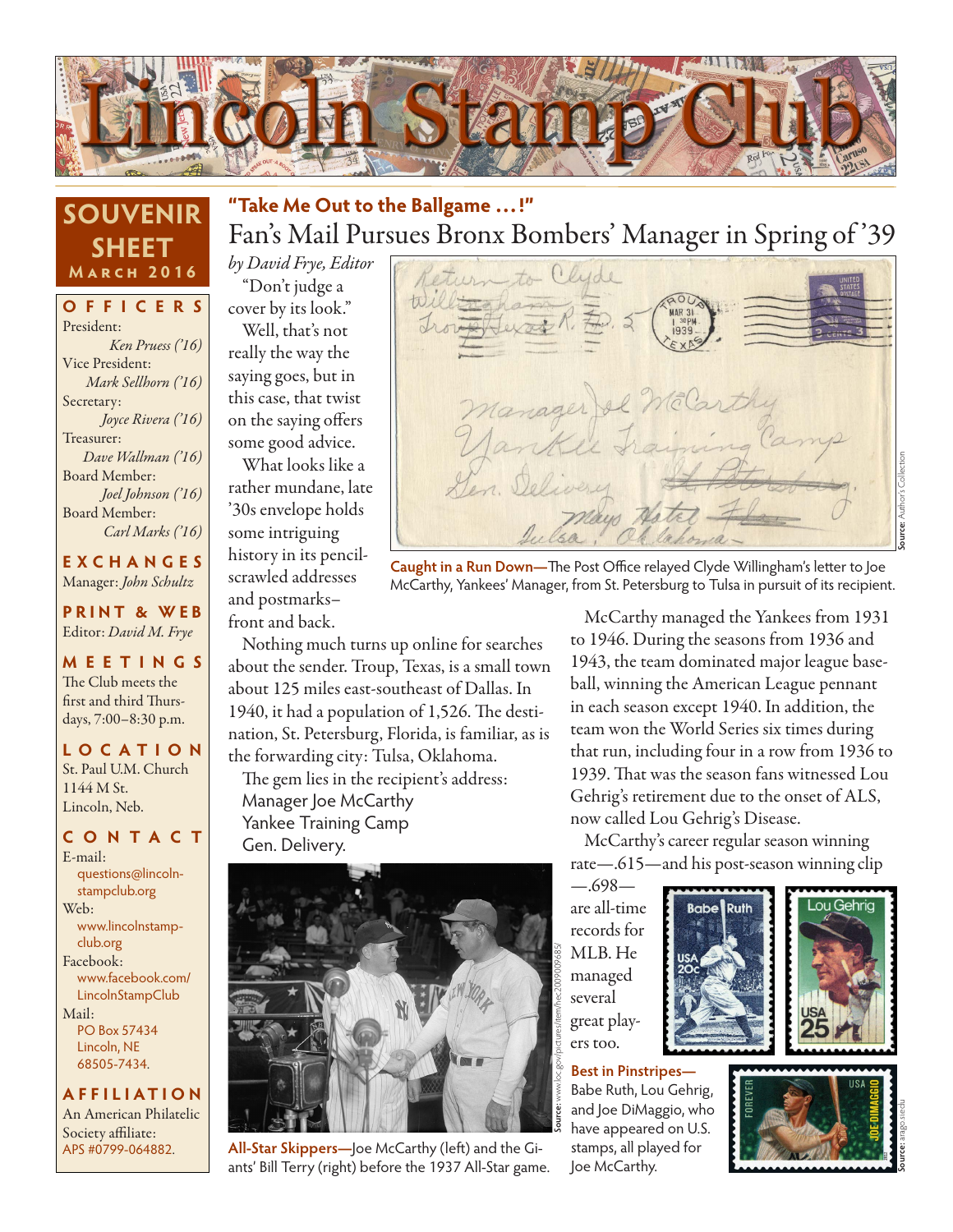## **March 2016 Exchange**

The Club offers the following items at its monthly exchange. Make payments in cash or in personal checks made out to the Club. Proceeds from the sale of donations benefit the Club's general work. The seller's initials appear in the last column. **LSC** lots are donations. Number your lots before the meeting.

| Lot #             | Description                        | Catalogue Minimum |        | Final | <b>Buyer</b> | Seller     |
|-------------------|------------------------------------|-------------------|--------|-------|--------------|------------|
| $\blacksquare$ 01 | Argentina Sc. 427, 440, C58 Used   | \$0.60            | \$0.10 |       |              | <b>LSC</b> |
| $\blacksquare$ 02 | Barbuda Sc. 502-505 MNH            | \$2.25            | \$1.00 |       |              | <b>LSC</b> |
| $\blacksquare$ 03 | Belgium Sc. 274, 383 Used          | \$0.40            | \$0.10 |       |              | <b>LSC</b> |
| $-04$             | Belize Sc. 513-515, 517, 518 Used  | \$1.00            | \$0.30 |       |              | <b>LSC</b> |
| $-05$             | Bolivia Sc. C117 Used              | \$0.20            | \$0.10 |       |              | <b>LSC</b> |
| $-06$             | Brazil Sc. 335 Used                | \$0.40            | \$0.10 |       |              | <b>LSC</b> |
| $\blacksquare$ 07 | Brazil Sc. 2304 MNH                | \$3.00            | \$1.00 |       |              | <b>LSC</b> |
| $-08$             | Russia Sc. 94 LH                   | \$2.00            | \$0.75 |       |              | KR         |
| 09                | Russia Sc. 111 LH                  | \$0.50            | \$0.25 |       |              | <b>KR</b>  |
| 10                | Russia Sc. 736 MNH                 | \$0.75            | \$0.25 |       |              | KR         |
| <sup>11</sup>     | Russia Sc. 2963-1967 Used          | \$1.40            | \$0.50 |       |              | KR         |
| $-12$             | Russia Sc. 2578 MNH                | \$2.00            | \$1.00 |       |              | KR         |
| $-13$             | Russia Sc. 2759-2763 MNH           | \$3.00            | \$1.00 |       |              | KR         |
| 14                | Russia Sc. 2963-2967 MNH           | \$4.95            | \$1.50 |       |              | <b>KR</b>  |
| $-15$             | Russia Sc. 3019-3021 MNH           | \$1.65            | \$0.50 |       |              | KR         |
| <sup>16</sup>     | Russia Sc. 3984-3988 MNH           | \$2.50            | \$1.00 |       |              | KR         |
| $-17$             | Russia Sc. 4064 MNH                | \$0.50            | \$0.20 |       |              | KR         |
| $-18$             | Russia Sc. 4065 MNH                | \$0.50            | \$0.20 |       |              | KR         |
| 19                | Russia Sc. 4069 MNH                | \$0.50            | \$0.20 |       |              | KR         |
| $\blacksquare$ 20 | Russia Sc. 4082 MNH                | \$5.00            | \$2.00 |       |              | KR         |
| $-21$             | Russia Sc. 4227 MNH                | \$0.50            | \$0.20 |       |              | KR         |
| $-22$             | Russia Sc. 4248-4250 MNH           | \$1.05            | \$0.35 |       |              | KR         |
| $-23$             | Russia Sc. 4276-4280 MNH           | \$3.00            | \$1.00 |       |              | KR         |
| $-24$             | Russia Sc. 4284 MNH                | \$0.50            | \$0.20 |       |              | KR         |
| $-25$             | Russia Sc. 4285 MNH                | \$0.50            | \$0.20 |       |              | KR         |
| $-26$             | Russia Sc. 4315-4320 MNH           | \$1.50            | \$0.50 |       |              | KR         |
| $-27$             | Russia Sc. 4340a MNH               | \$1.50            | \$0.50 |       |              | KR         |
| $-28$             | Russia Sc. 4338-4341 MNH           | \$2.00            | \$0.70 |       |              | KR         |
| $-29$             | Russia Sc. 4385-4390 MNH           | \$2.20            | \$0.75 |       |              | KR         |
| $-30$             | Mongolia Sc. C37, C39 Used         | \$0.40            | \$0.10 |       |              | <b>LSC</b> |
| 31                | Nicaragua Sc. 1056-1060 MNH        | \$1.00            | \$0.50 |       |              | <b>LSC</b> |
| $-32$             | Nicaragua Sc. 1617-1623 Used       | \$1.55            | \$0.75 |       |              | <b>LSC</b> |
| $-33$             | Niue Sc. 171–173 MNH               | \$0.65            | \$0.30 |       |              | <b>LSC</b> |
| $-34$             | Paraguay Sc. 1041-1043 MNH         | \$0.60            | \$0.20 |       |              | <b>LSC</b> |
| $-35$             | Paraguay Sc. 1089-1094 MNH         | \$1.20            | \$0.50 |       |              | <b>LSC</b> |
| $-36$             | Poland Sc. 1944-1945 Coil MNH      | \$0.40            | \$0.10 |       |              | <b>LSC</b> |
| $\blacksquare$ 37 | Romania Sc. 3913-3922 Set Used     | \$2.20            | \$0.50 |       |              | <b>LSC</b> |
| $-38$             | Russia Sc. 5851–5853 MNH           | \$1.50            | \$0.50 |       |              | <b>LSC</b> |
| $-39$             | St. Vincent Sc. 375-378            | \$1.20            | \$0.50 |       |              | <b>LSC</b> |
| $-40$             | El Salvador Assortment Used        |                   | \$0.60 |       |              | <b>LSC</b> |
| $-41$             | St. Thomas & Prince Sc. 1168A Used | \$15.00           | \$2.00 |       |              | <b>LSC</b> |
| $-42$             | Togo Sc. 479–482 Used              | \$0.85            | \$0.40 |       |              | <b>LSC</b> |
| $-43$             | Tristan da Cunha Sc. 264–267 MNH   | \$0.85            | \$0.40 |       |              | <b>LSC</b> |
| $-44$             | France Sc. 3854–3857 Booklet MNH   | \$1.80            | \$0.50 |       |              | JS         |
| $-45$             | Slovakia Sc. 496 MNH               | \$0.75            | \$0.25 |       |              | JS         |
| $-46$             | US-Canada Sc. 4074 MNH             | \$4.50            | \$1.75 |       |              | JS         |



**Richard Allen: His Life & Legacy**

When Richard Allen (1760–1831) lamented the bitterness of slavery, he spoke from experience—but this remarkably resolute and industrious man purchased his own freedom in his twenties and became one of the most important African American leaders of his era.

After making a name for himself as a traveling minister throughout the Mid-Atlantic, Allen was asked to preach to his fellow African Americans at a Methodist church in Philadelphia. He quickly rose to prominence as a civic leader, cofounding an organization to help African American neighbors in need, rallying black Philadelphians to serve as aid workers during a yellow fever epidemic in 1793 and Continued on p. 3.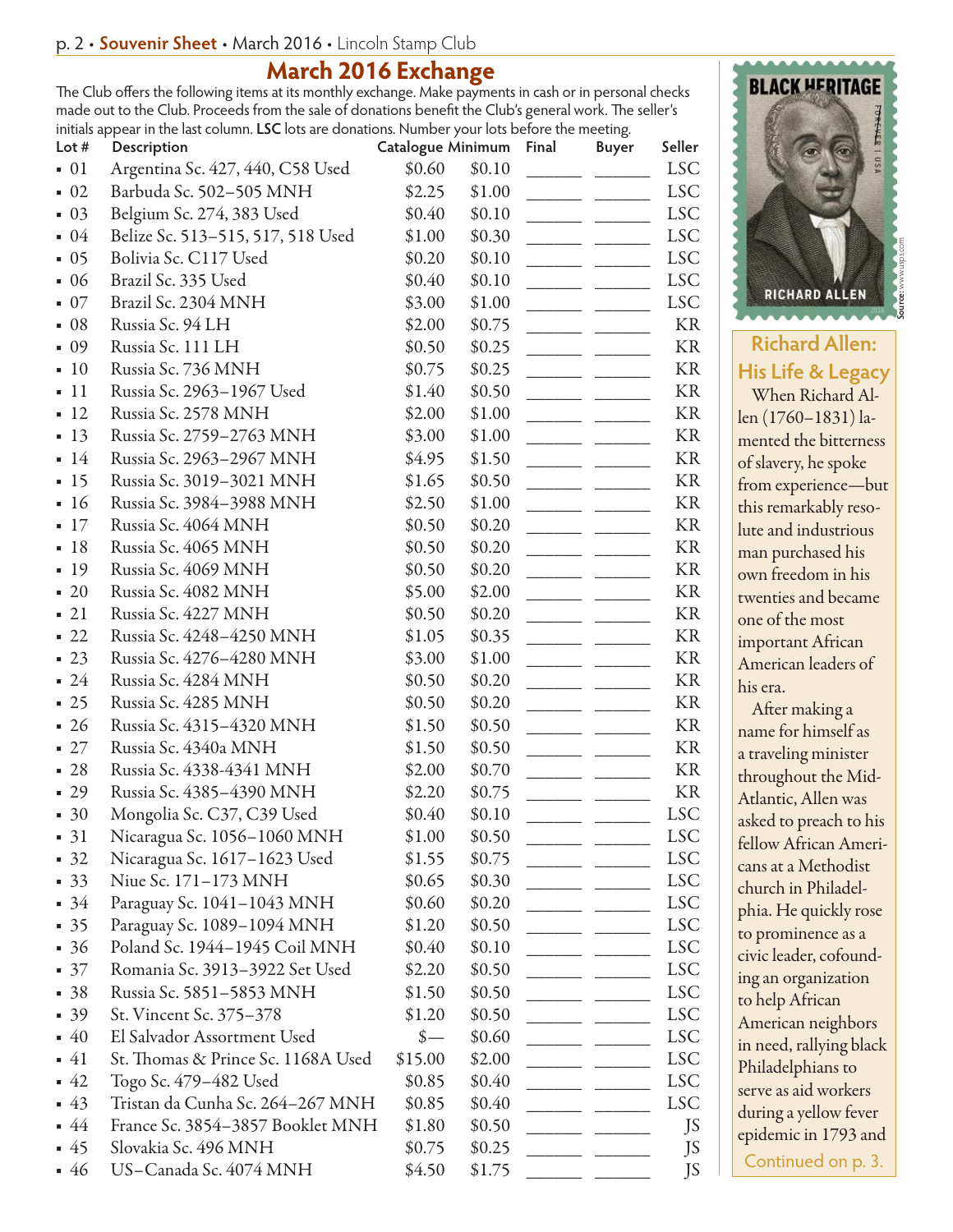# **From the Archives: PMG J. Edward Day Visits Baltimore Post Office**

*by David M. Frye*

President John F. Kennedy named James Edward Day, an attorney and business executive, as the fiftyfifth postmaster general of the United States. He took office on January 21, 1961, and served until resigning in August 1963.

During his tenure, PMG Day instituted a plan to reduce the number of commemorative stamps issued by the POD, announcing annual targets for the number of releases.

He made a controversial decision to print and release versions of the Dag Hammarskjöld with the yellow background inverted. This had the effect of rendering common the rare, unintentionally yellow-inverted stamps originally issued in error.

**Source:** Author's Collection

**"Visit from the Boss—**Postmaster General J. Edward Day chats with Mrs. Mary Jane Dorr, a mail sorter, in a visit he made to the Baltimore Post Office on a peak Christmas mailing day." **Details:** This caption appears on a piece of newsprint glued to the back of an old newspaper photograph from the archives of "The Baltimore Sun." A red handstamp notes, "Photo by / Joe Di Paola. Jr. / The Sunpapers." Another handstamp records the date: Dec 18 1961."

During his time as PMG,

the U.S. Post Office Department introduced non-mandatory ZIP Codes, which went into effect on July 1, 1963.

A Web site, named "Old Newspaper Photographs," sells

#### **Richard Allen: Continued** from p. 2 **His Life & Legacy**

preparing the black community to defend the city during the War of 1812.

Eager to establish an independent African American church, Allen purchased an old blacksmith's shop and moved it to land he owned at Sixth and Lombard Streets. Bethel Church was dedicated in 1794 and soon attracted hundreds of members, but Allen spent years in conflict with white church leaders who sought to assert their control. At one point, they tried to sell the building out from under him, but as a successful businessman, Allen was able to buy it back at auction. After a campaign that included sit-ins by African Americans and a judgment by the Supreme Court

ital days of the newspaper industry. It's a great place to find ancillary material for philatelic exhibits and articles.

the actual photographs used by newspapers in the pre-dig- **Mr. ZIP:** http://postalmuseum.si.edu/zipcodecampaign/index.html **Old Newspaper Photographs:** www.newspaperphotographs.com

> of Pennsylvania, the congregation secured its independence. In 1816, Allen summoned other black Methodist leaders to Philadelphia, where they resolved to found the African Methodist Episcopal (A.M.E.) Church, electing and consecrating Allen as its first bishop.

> Today, Mother Bethel A.M.E. Church stands on the site where Allen converted that old blacksmith's shop more than two centuries ago. The denomination he founded now boasts more than 2.5 million members. His life—a legacy of determination, uplift, charity, and faith—remains an inspiration to all Americans.

The stamp art is a portrait of Allen, a detail from an 1876 print, "Bishops of the A.M.E. Church," from the collection of the Library Company of Philadelphia. **Source:** about.usps.com/news/national-releases/2016/pr16\_003.htm